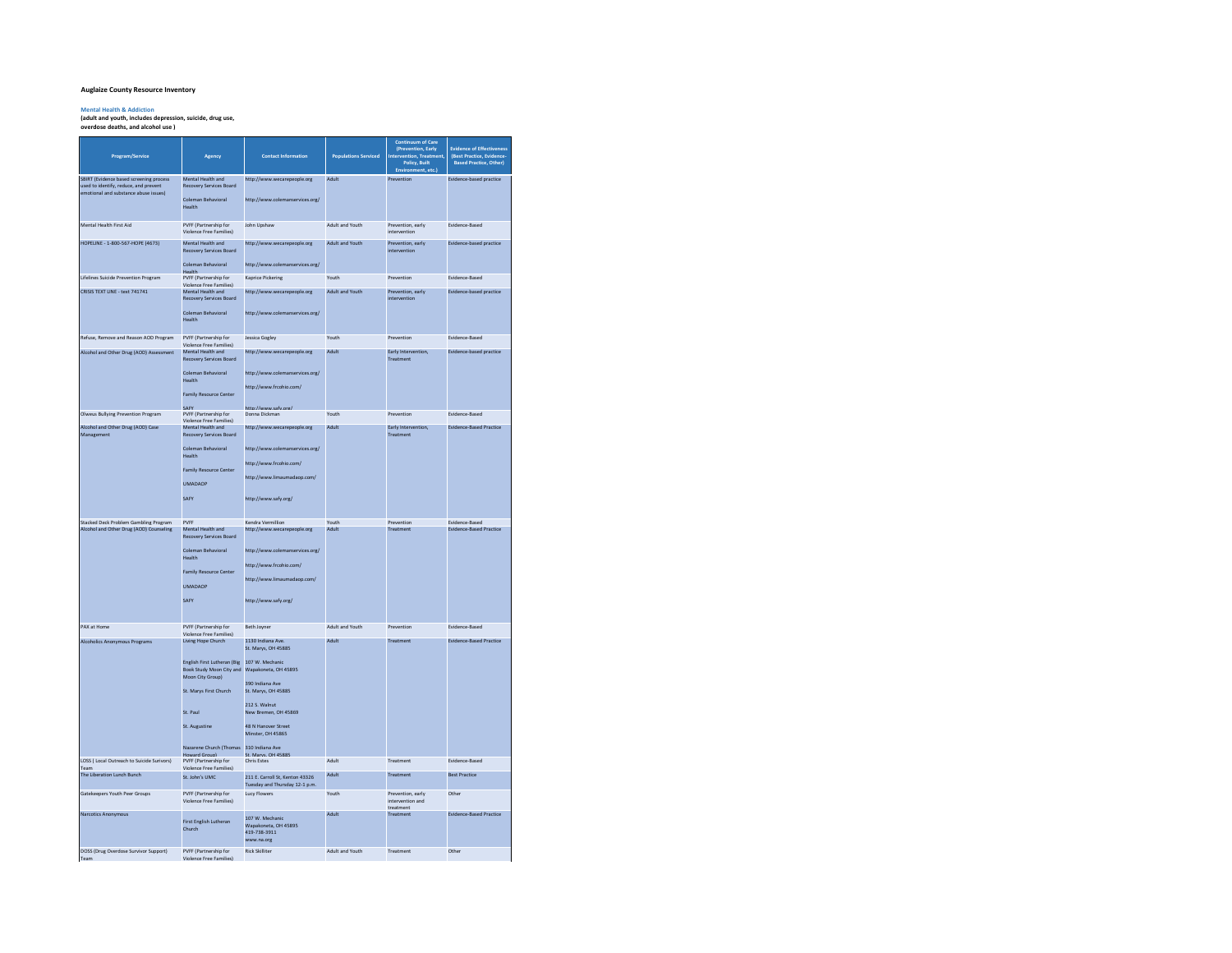| Aftercare                                            | Mental Health and                                              | http://www.wecarepeople.org                 | Adult           | Treatment                                          | <b>Best Practice</b>           |
|------------------------------------------------------|----------------------------------------------------------------|---------------------------------------------|-----------------|----------------------------------------------------|--------------------------------|
|                                                      | Recovery Services Board<br>Coleman Behavioral                  | http://www.colemanservices.org/             |                 |                                                    |                                |
|                                                      | Health                                                         |                                             |                 |                                                    |                                |
| CIT (Crisis Intervention Training)                   | PVFF (Partnership for<br>Violence Free Families)               | <b>Rick Skilliter</b>                       | Adult and Youth | Prevention, early<br>intervention and<br>treatment | <b>Best Practice</b>           |
| Alcohol and Other Drug Education                     | Mental Health and                                              | Mental Health and Recovery                  | Adult and Youth | Prevention                                         | <b>Rest Practice</b>           |
|                                                      | <b>Recovery Services Board</b><br>Coleman Behavioral           | Services Board<br>Coleman Behavioral Health |                 |                                                    |                                |
|                                                      | Health                                                         | <b>Rick Skilliter</b>                       |                 |                                                    |                                |
| CISM (Critical Incident Stress Management)           | PVFF (Partnership for<br>Violence Free Families)               |                                             | Adult and Youth | Treatment                                          | <b>Rest Practice</b>           |
|                                                      | Mental Health and                                              | http://www.wecarepeople.org                 |                 |                                                    |                                |
| <b>Relapse Prevention</b>                            | Recovery Services Roard<br>Mental Health and                   | http://www.wecarepeople.org                 | Adult           | Prevention                                         | <b>Best Practice</b>           |
|                                                      | <b>Recovery Services Board</b><br>Coleman Behavioral<br>Health | http://www.colemanservices.org/             |                 |                                                    |                                |
| Support Groups                                       | PVFF (Partnership for                                          | Chris Estes                                 | Adult and Youth | Prevention, early                                  | Other                          |
|                                                      | Violence Free Families)                                        |                                             |                 | intervention                                       |                                |
| Stages of Change (1&2)                               | Mental Health and                                              | http://www.wecarepeople.org                 | Adult           | Early Intervention                                 | <b>Best Practice</b>           |
|                                                      | Recovery Services Board<br>Coleman Behavioral                  | http://www.colemanservices.org/             |                 |                                                    |                                |
|                                                      | Health                                                         |                                             |                 |                                                    |                                |
| <b>ACT Raising Safe Kids</b>                         | PVFF (Partnership for<br>Violence Free Families)               | Beth Joyner                                 | Adult           | Prevention                                         | Evidence-Based                 |
| Steps                                                | Mental Health and                                              | http://www.wecarepeople.org                 | Adult           | Treatment                                          | <b>Evidence-Based Practice</b> |
|                                                      | <b>Recovery Services Board</b><br>Coleman Behavioral           | http://www.colemanservices.org/             |                 |                                                    |                                |
|                                                      | <b>Health</b>                                                  |                                             |                 |                                                    |                                |
| Open Gate                                            | PVFF (Partnership for<br><b>Violence Free Families)</b>        | Beth Joyner                                 | Adult           | Prevention                                         | Other                          |
| Thinking for a Change                                | Mental Health and                                              | http://www.wecarepeople.org                 | Adult           | Early Intervention                                 | <b>Evidence-Based Practice</b> |
|                                                      | Recovery Services Board<br>Coleman Behavioral                  | http://www.colemanservices.org/             |                 |                                                    |                                |
|                                                      | Health                                                         |                                             |                 |                                                    |                                |
| WISE (Wellness Initiate Senior Education)            | PVFF (Partnership for<br>Violence Free Families)               | <b>Jessica Gogley</b>                       | Adult           | Prevention                                         | Evidence-Based                 |
| Alcohol and Other Drug (AOD) Intensive<br>Outpatient | Mental Health and<br>Recovery Services Board                   | http://www.wecarepeople.org                 | Adult           | Treatment                                          | <b>Evidence-Based Practice</b> |
|                                                      | Coleman Behavioral<br>Health                                   | http://www.colemanservices.org/             |                 |                                                    |                                |
|                                                      |                                                                | http://www.frcohio.com/                     |                 |                                                    |                                |
|                                                      | <b>Family Resource Center</b>                                  | http://www.limaumadaop.com/                 |                 |                                                    |                                |
|                                                      | <b>UMADAOP</b>                                                 |                                             |                 |                                                    |                                |
| <b>Crisis Stabilization Unit</b>                     | Mental Health and                                              | http://www.wecarepeople.org                 | Adult           | Early Intervention.                                | <b>Rest Practice</b>           |
|                                                      | Recovery Services Board<br>Coleman Behavioral                  | http://www.colemanservices.org/             |                 | Treatment                                          |                                |
|                                                      | Health<br>Mental Health and                                    |                                             | Adult           | $N/\Delta$                                         | <b>Rest Practice</b>           |
| <b>Employment Navigation</b>                         | Recovery Services Board                                        | http://www.wecarepeople.org                 |                 |                                                    |                                |
|                                                      | Coleman Behavioral<br><b>Health</b>                            | http://www.colemanservices.org/             |                 |                                                    |                                |
| <b>FIRST Episode Psychosis</b>                       | Mental Health and<br>Recovery Services Board                   | http://www.wecarepeople.org                 | Adult           | Early Intervention,<br>Treatment                   | Evidence-Based Practice        |
|                                                      | Coleman Behavioral<br>Health                                   | http://www.colemanservices.org/             |                 |                                                    |                                |
| <b>Housing Assistance Program (HAP)</b>              | Mental Health and                                              | http://www.wecarepeople.org                 | Adult           | N/A                                                | <b>Best Practice</b>           |
|                                                      | Recovery Services Board<br>Coleman Behavioral                  |                                             |                 |                                                    |                                |
|                                                      | <b>Health</b>                                                  | http://www.colemanservices.org/             |                 |                                                    |                                |
| Shelter Plus Care                                    | Mental Health and<br>Recovery Services Board                   | http://www.wecarepeople.org                 | Adult           | N/A                                                | <b>Best Practice</b>           |
|                                                      | Coleman Behavioral                                             | http://www.colemanservices.org/             |                 |                                                    |                                |
| <b>Medication Assisted Treatment</b>                 | Health<br>Mental Health and                                    | http://www.wecarepeople.org                 | Adult           | Early Intervention,                                | Evidence-based practice        |
|                                                      | Recovery Services Board                                        |                                             |                 | Treatment                                          |                                |
|                                                      | Coleman Behavioral                                             | http://www.colemanservices.org/             |                 |                                                    |                                |
| Mental Health Assessment                             | Mental Health and<br>Recovery Services Board                   | http://www.wecarepeople.org                 | Adult and Youth | Early Intervention,<br>Treatment                   | Evidence-based practice        |
|                                                      | Coleman Behavioral<br>Health                                   | http://www.colemanservices.org/             |                 |                                                    |                                |
|                                                      | Family Resource Center                                         | http://www.frcohio.com/                     |                 |                                                    |                                |
|                                                      | CAEV                                                           | ttre / / www.cafu.org/                      |                 |                                                    |                                |
| <b>Mental Health Counseling</b>                      | Mental Health and<br>Recovery Services Board                   | http://www.wecarepeople.org                 | Adult and Youth | Early Intervention,<br>Treatment                   | Evidence-based practice        |
|                                                      | Coleman Behavioral<br>Health                                   | http://www.colemanservices.org/             |                 |                                                    |                                |
|                                                      | <b>Family Resource Center</b>                                  | http://www.frcohio.com/                     |                 |                                                    |                                |
|                                                      |                                                                |                                             |                 |                                                    |                                |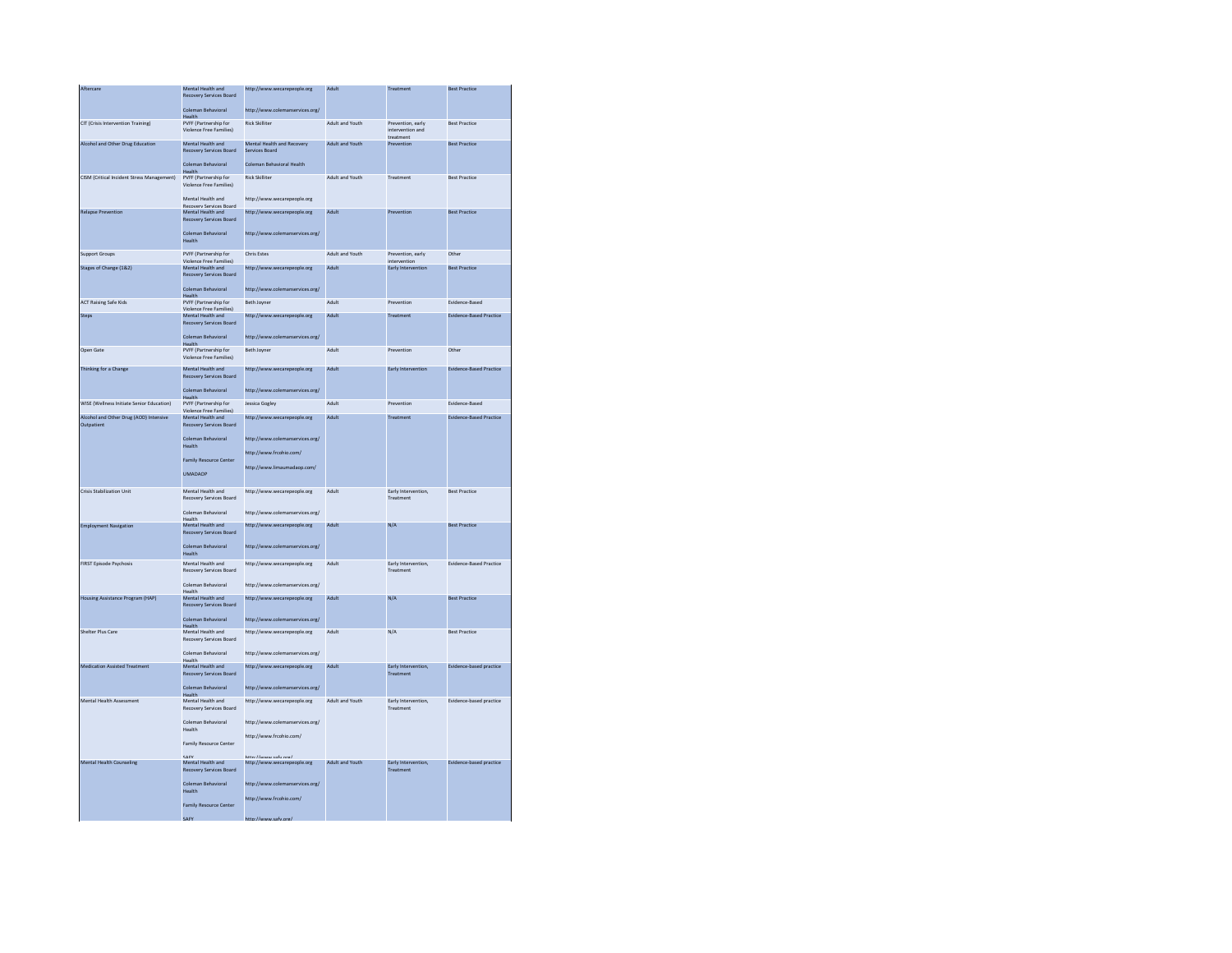| Anger Management                                                                                                                                             | Mental Health and<br>Recovery Services Board<br>Coleman Behavioral | http://www.wecarepeople.org<br>http://www.colemanservices.org/ | Adult           | Early Intervention,<br>Treatment     | Evidence-based practice        |
|--------------------------------------------------------------------------------------------------------------------------------------------------------------|--------------------------------------------------------------------|----------------------------------------------------------------|-----------------|--------------------------------------|--------------------------------|
|                                                                                                                                                              | Health                                                             | http://www.limaumadaop.com/                                    |                 |                                      |                                |
|                                                                                                                                                              | <b>UMADAOP</b>                                                     |                                                                |                 |                                      |                                |
| Sexual Offenders (Therapy group for those<br>with a sexual offense designed to reduce<br>recidivism)                                                         | Mental Health and<br>Recovery Services Board                       | http://www.wecarepeople.org                                    | Adult           | Treatment                            | <b>Best Practice</b>           |
|                                                                                                                                                              | Coleman Behavioral<br>Health                                       | http://www.colemanservices.org/                                |                 |                                      |                                |
| Trauma Recovery & Empowerment Model                                                                                                                          | Mental Health and<br>Recovery Services Board<br>Coleman Rehavioral | http://www.wecarepeople.org<br>http://www.colemanservices.org/ | Adult           | Early Intervention,<br>Treatment     | <b>Evidence-Based Practice</b> |
|                                                                                                                                                              | Health                                                             |                                                                |                 |                                      |                                |
| Women's Support - Allen County (Support<br>group for women struggling with depression<br>and anxiety. Open to anyone, do not have to<br>be a Coleman client) | Mental Health and<br>Recovery Services Board                       | http://www.wecarepeople.org                                    | Adult           | Prevention, early<br>intervention    | <b>Best Practice</b>           |
|                                                                                                                                                              | Coleman Behavioral<br>Health                                       | http://www.colemanservices.org/                                |                 |                                      |                                |
| <b>Recovery Coaching</b>                                                                                                                                     | Mental Health and<br>Recovery Services Board                       | http://www.wecarepeople.org                                    | Adult           | Early Intervention.<br>Treatment     | <b>Evidence-Based Practice</b> |
|                                                                                                                                                              | Coleman Behavioral<br>Health                                       | http://www.colemanservices.org/                                |                 |                                      |                                |
|                                                                                                                                                              | <b>UMADAOP</b>                                                     | http://www.limaumadaop.com/                                    |                 |                                      |                                |
| <b>Aggression Replacement Training</b>                                                                                                                       | Mental Health and<br>Recovery Services Board                       | http://www.wecarepeople.org                                    | Youth           | Early Intervention,<br>Treatment     | <b>Evidence-Based Practice</b> |
|                                                                                                                                                              | <b>Family Resource Center</b>                                      | http://www.frcohio.com/                                        |                 |                                      |                                |
| Problematic Sexual Behavior Treatment                                                                                                                        | Mental Health and<br>Recovery Services Board                       | http://www.wecarepeople.org                                    | Youth           | Early Intervention,<br>Treatment     | <b>Best Practice</b>           |
|                                                                                                                                                              | Family Resource Center                                             | http://www.frcohio.com/                                        |                 |                                      |                                |
| PAX Good Behavior Game                                                                                                                                       | Mental Health and<br><b>Recovery Services Board</b>                | http://www.wecarepeople.org                                    | Youth           | Prevention                           | <b>Evidence-Based Practice</b> |
|                                                                                                                                                              | SAEV                                                               | http://www.safy.org/                                           |                 |                                      |                                |
| <b>Teen Screen</b>                                                                                                                                           | Mental Health and<br>Recovery Services Board                       | http://www.wecarepeople.org                                    | Youth           | Prevention                           | Evidence-Based Practice        |
| Circle for Re-entry Ohio                                                                                                                                     | Family Resource Center<br>Mental Health and                        | http://www.frcohio.com/                                        | Adult           | N/A                                  | <b>Best Practice</b>           |
|                                                                                                                                                              | Recovery Services Board                                            | http://www.wecarepeople.org<br>http://www.limaumadaop.com/     |                 |                                      |                                |
| Driver's Intervention Program                                                                                                                                | <b>UMADAOP</b><br>Mental Health and                                | http://www.wecarepeople.org                                    | Adult           | Early intervention.                  | <b>Best Practice</b>           |
|                                                                                                                                                              | Recovery Services Board                                            | http://www.limaumadaop.com/                                    |                 | treatment                            |                                |
| Men's Recovery Houses                                                                                                                                        | <b>UMADAOP</b><br>Mental Health and<br>Recovery Services Board     | http://www.wecarepeople.org                                    | Adult           | Treatment                            | <b>Best Practice</b>           |
|                                                                                                                                                              | <b>UMADAOP</b>                                                     | http://www.limaumadaop.com/                                    |                 |                                      |                                |
| Women's Houses                                                                                                                                               | Mental Health and<br>Recovery Services Board                       | http://www.wecarepeople.org                                    | Adult           | Treatment                            | <b>Rest Practice</b>           |
|                                                                                                                                                              | <b>UMADAOP</b>                                                     | http://www.limaumadaop.com/                                    |                 |                                      |                                |
| Scattered Site Housing                                                                                                                                       | Mental Health and<br><b>Recovery Services Board</b>                | http://www.wecarepeople.org                                    | Adult           | Treatment                            | <b>Best Practice</b>           |
|                                                                                                                                                              | <b>UMADAOP</b>                                                     | http://www.limaumadaop.com/                                    |                 |                                      |                                |
| <b>Suicide Coalition</b>                                                                                                                                     | Mental Health and<br>Recovery Services Board                       | http://www.wecarepeople.org                                    | Adult and Youth | Prevention                           | <b>Best Practice</b>           |
|                                                                                                                                                              | PVFF                                                               | http://www.pvff.org/                                           |                 |                                      |                                |
| We Care at Work                                                                                                                                              | Mental Health and<br>Recovery Services Board<br><b>PVFF</b>        | http://www.wecarepeople.org/                                   | Adult           | Prevention, early<br>intervention    | <b>Best Practice</b>           |
| Prescription Drug Overdose Grant                                                                                                                             | Kenton-Hardin Health                                               | http://www.kentonhardinhealth.co Adult and Youth<br>m/         |                 | Prevention, early<br>intervention    | <b>Best Practice</b>           |
| <b>Care Navigation</b>                                                                                                                                       | Department<br>Mental Health and<br>Recovery Services Board         | http://www.wecarepeople.org                                    | Adult           | Early intervention, and<br>treatment | Evidence-based practice        |
|                                                                                                                                                              | Coleman Behavioral                                                 | http://www.colemanservices.org/                                |                 |                                      |                                |
| Moral Reconation Therapy                                                                                                                                     | Mental Health and<br>Recovery Services Board                       | http://www.wecarepeople.org                                    | Adult and Youth | Early intervention, and<br>treatment | Evidence-based practice        |
|                                                                                                                                                              | Coleman Behavioral<br>Health                                       | http://www.pyff.org/                                           |                 |                                      |                                |
|                                                                                                                                                              | Family Resource Center                                             | http://www.frcohio.com/                                        |                 |                                      |                                |
| <b>Primary Care</b>                                                                                                                                          | Mental Health and<br><b>Recovery Services Board</b>                | http://www.wecarepeople.org                                    | Adult           | Early Intervention,<br>Treatment     | Evidence-based practice        |
|                                                                                                                                                              | Coleman Behavioral<br>Health                                       | http://www.pvff.org/                                           |                 |                                      |                                |
| Psychiatry services                                                                                                                                          | Mental Health and<br>Recovery Services Board                       | http://www.wecarepeople.org                                    | Adult and Youth | Early Intervention.<br>Treatment     | Evidence-based practice        |
|                                                                                                                                                              | Coleman Behavioral<br>Health                                       | http://www.pvff.org/                                           |                 |                                      |                                |
|                                                                                                                                                              | CACV                                                               | http://www.safy.org/                                           |                 |                                      |                                |